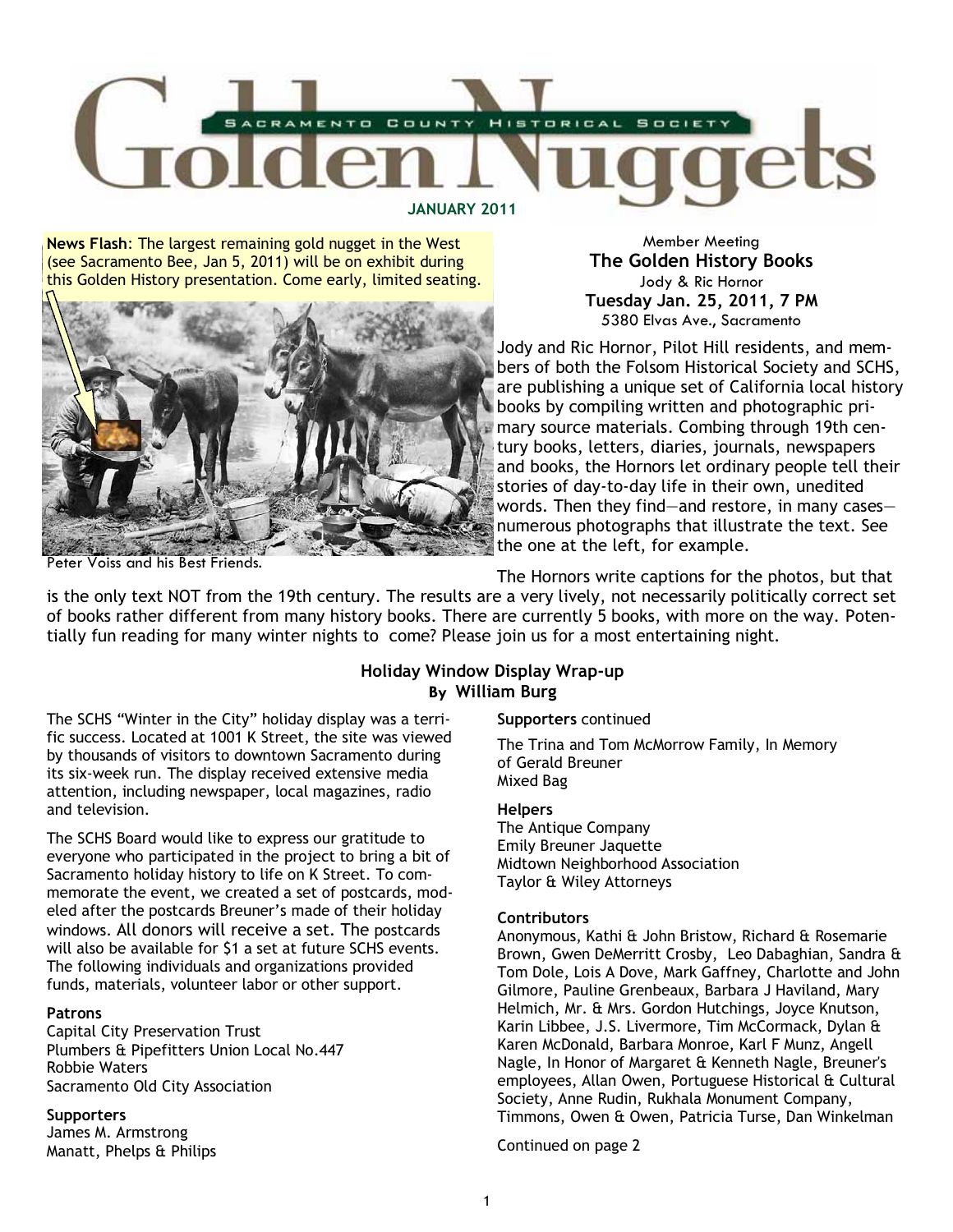## Holiday Display Windows Wrap-up continued

#### Window Shoppers

Priscilla Barnes, Doug Biggert, Becky Carruthers, Beverly Catchpole, Ralph & Frances Congdon, Robin Datel, Clare Ellis, Jean T Federico, Douglas Forque, Ronald L Helm, Kathleen M Hutchinson, Lynn McCormack, Michael J. Munson, Thomas Roth, Linda Shields, Southside Improvement Club, Maureen Stites, Margaret Waegell

## Volunteers

William Burg, Tracy Bowman, Paul Brown, Maryellen Burns, Skyler Casebeer, Shawn Eldredge, Larry Fox, Mark Gaffney, Joy Gee, Vivian Gerlach, Michael Moore, M. Parfitt, Richard Rich, Christy Savage, Carolyn Schimandle, Patricia Turse, Greg Wellman, Darin Wood

#### Materials and Support Provided By

The Antique Company Susan Ballew, in memory of Steve Ballew California Auto Museum The Center for Sacramento History Colliers International Crest Theatre Discovery Antiques **FMRL** Sactown Saver, Inc.

ERROR OR OMISSION FROM LIST? CALL 443-6265.

# Coming Attractions

Wednesday, February 2, 8:30–3:30 California Conference of Historical Societies First Ever Sacramento Seminar Historical Society Board issues Contact xtbob@surewest.net or 916-570-3804

# Coming Soon!

The most engaging Southern Pacific Shops history With maps, photos—some color—and ephemera 2011 Member Benefit

# Awards of Excellence

March 29, 2011 (5th Tuesday) Historic Slide Show by Tom Myers Nominations Information & Forms Enclosed

#### i veda podajnici tradicija i podajnici izvori se u dobio podajnici i podajnici tradicija i podajnici i pod Holiday Display Team Bulletin Board**IN THE REPORT OF BUILDING**



It wasn't quite the whole village, but a lot of people put time and energy into this project. We hope you– and they-will enjoy seeing the team at work and how it came together. Thank you to all our volunteers! All photos by Mattie Parfitt except as shown otherwise.



Top: Volunteer Paul Brown installs carpet.

Bottom: Volunteer Darin Wood works on theater façade.

# SACRAMENTO COUNTY HISTORICAL SOCIETY

2010-2011 Board of Directors President: Patricia Turse Vice President: William Burg Corresponding Secretary: Illa Collin Treasurer: Dan Winkelman History Consortium: Dr. Bob LaPerrière

Members-at-Large Shelly Atkinson, Clare Ellis, Tom Herzog, Carolyn Schimandle, Greg Voelm, Lisa Wire

Membership: Jenan Saunders

## GOLDEN NUGGETS

Published bimonthly, September to June Editorial & Layout: William Burg, Patricia Turse Email: info@sachistoricalsociety.org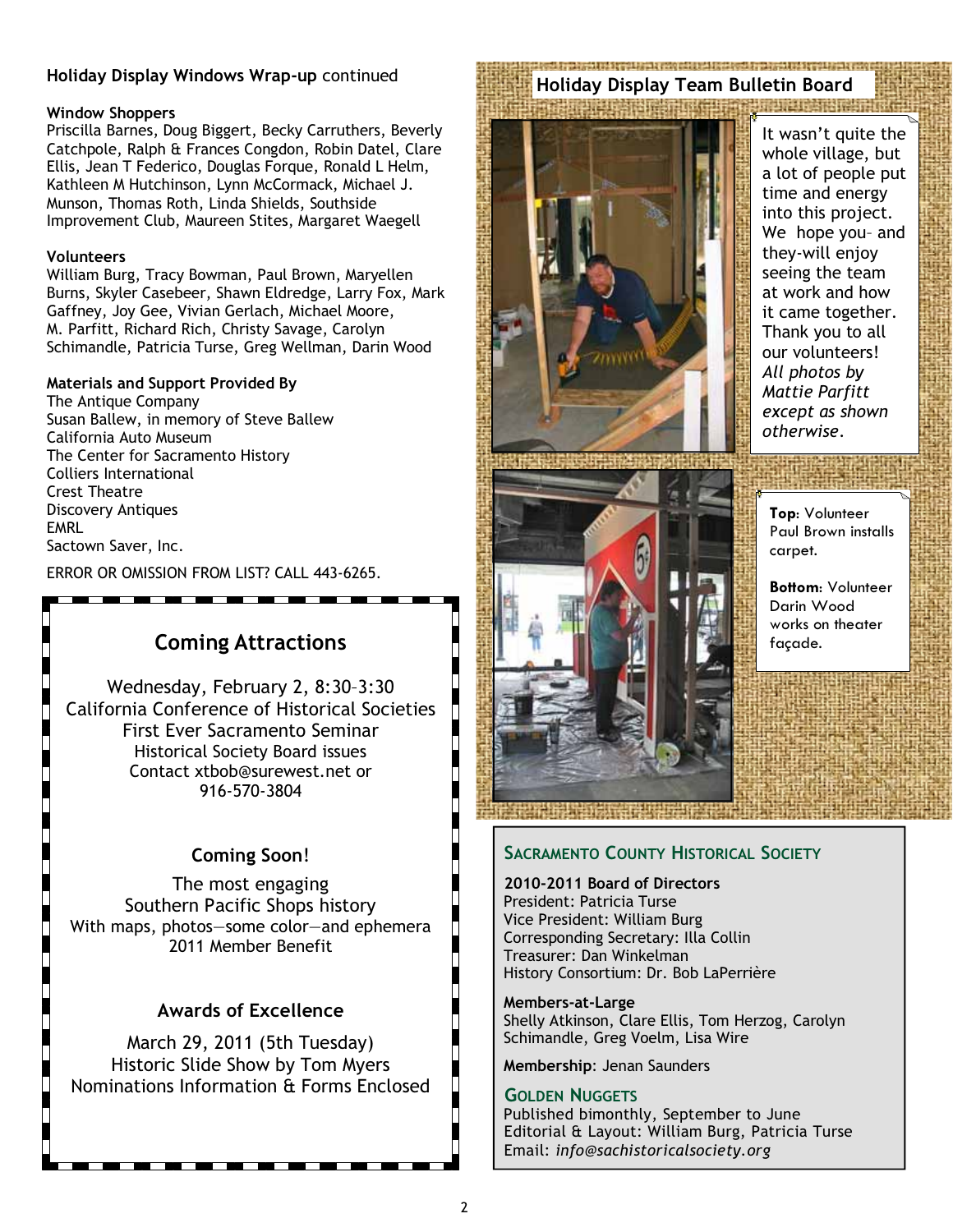

Left: Tracey Bowman paints window mullion for department store.

Right: Joy Gee paints architectural feature for theater façade.



Left: Michael Moore adjusts department store window items.

Right: Gaffney figures delivered and ready for installation.







Left: The crowd gathers for the Grand Reveal Above: After the Reveal refreshments at the Crest. L-R Richard Rich, Michael Moore, Skyler Casebeer, Mark Photo: Gretchen Steinberg Gaffney, Christy Savage, Maryellen Burns –Dabaghian